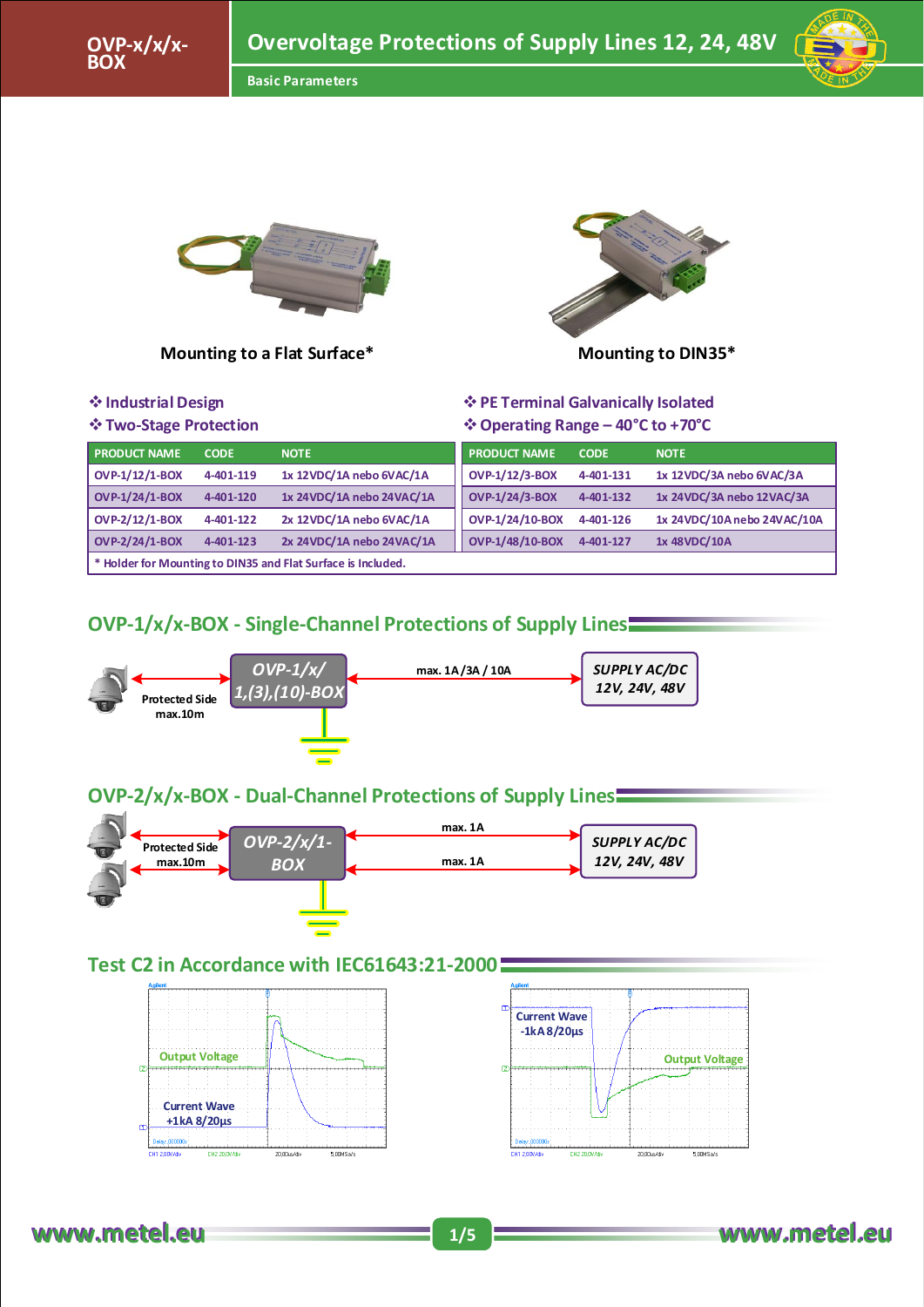

# **Description and Technical Parameters**

OVP-x/x/x are overvoltage protections of supply lines 12, 24 and 48V with max. current 1A, 3A or 10A. The grounding PE terminal is galvanically isolated from signal terminals.

| Parameter                                                                                                             |                | <b>Values</b>                  |                            |                |                 |                |                         |              |  |  |
|-----------------------------------------------------------------------------------------------------------------------|----------------|--------------------------------|----------------------------|----------------|-----------------|----------------|-------------------------|--------------|--|--|
| <b>Overvoltage Protection Number of Protected Lines</b>                                                               |                | $1 (OVP-1/x/x), 2 (OVP-2/x/x)$ |                            |                |                 |                |                         |              |  |  |
| <b>Supply Line Parameters</b>                                                                                         |                |                                | $x/12/1$ $x/24/1$ $x/48/1$ |                | x/24/10 x/48/10 |                | $1/12/3$ $1/24/3$       |              |  |  |
| <b>Nominal Operating Voltage</b>                                                                                      |                | 24                             | 48                         | 24             | 48              | 12             | 24                      | <b>VDC</b>   |  |  |
| <b>Maximal Operating Voltage DC</b>                                                                                   |                | 42                             | 59                         | 45             | 65              | 15             | 42                      | $\mathsf{V}$ |  |  |
| <b>Maximal Operating Voltage AC</b>                                                                                   | 10             | 29                             | 41                         | 31             | 45              | 10             | 29                      | v            |  |  |
| <b>Nominal Operating Current</b>                                                                                      | $\mathbf{1}$   | $\mathbf{1}$                   | $\mathbf{1}$               | 10             | 10              | 3              | $\overline{\mathbf{3}}$ | $\mathsf{A}$ |  |  |
| <b>Overvoltage Protection Line - Line</b>                                                                             |                |                                |                            |                |                 |                |                         |              |  |  |
| C2 Nominal Discharge Current In (8/20)                                                                                | $\mathbf{1}$   | $\mathbf{1}$                   | $\mathbf{1}$               | $\mathbf{1}$   | $\mathbf{1}$    | $\mathbf{1}$   | $\mathbf{1}$            | kA           |  |  |
| C2 Maximal Discharge Current (8/20)                                                                                   | $\overline{2}$ | $\overline{2}$                 | 2                          | $\mathbf{2}$   | $\mathbf{z}$    | $\overline{2}$ | $\overline{2}$          | kA           |  |  |
| <b>Voltage Protection Level Up at In</b>                                                                              | 22             | 58                             | 78                         | 155            | 151             | 30             | 48                      | $\mathsf{V}$ |  |  |
| <b>Overvoltage Protection Line - PE</b>                                                                               |                |                                |                            |                |                 |                |                         |              |  |  |
| C2 Nominal Discharge Current In (8/20)                                                                                | $\mathbf{1}$   | $\mathbf{1}$                   | $\mathbf{1}$               | $\mathbf{1}$   | $\mathbf{1}$    | $\mathbf{1}$   | $\mathbf{1}$            | kA           |  |  |
| C2 Maximal Discharge Current (8/20)                                                                                   |                | $\overline{2}$                 | $\overline{2}$             | $\overline{2}$ | $\overline{2}$  | 2              | $\overline{2}$          | kA           |  |  |
| <b>Voltage Protection Level Up at In</b>                                                                              |                | 560                            | 560                        | 462            | 443             | 560            | 560                     | $\mathbf v$  |  |  |
| <b>Operating Range</b><br><b>Environment</b>                                                                          |                | $-40+70$                       |                            |                |                 |                | °C                      |              |  |  |
| <b>Storage Temperature</b>                                                                                            |                | $-40+70$                       |                            |                |                 |                |                         |              |  |  |
| Dimensions - w / h / l<br><b>Mechanical</b>                                                                           | BOX:           |                                |                            |                |                 |                |                         | Page 3       |  |  |
| Weight                                                                                                                | 0.14           |                                |                            |                |                 |                |                         | kg           |  |  |
| <b>Connection</b>                                                                                                     |                | <b>Terminals</b>               |                            |                |                 |                |                         |              |  |  |
| <b>PE Connection</b>                                                                                                  |                | <b>Wire 2.5</b>                |                            |                |                 |                |                         |              |  |  |
| <b>Durability</b>                                                                                                     | 100 000        |                                |                            |                |                 |                |                         | <b>Hours</b> |  |  |
| Tested in Accordance with IEC61643:21-2000                                                                            |                |                                |                            |                |                 |                |                         |              |  |  |
| The producer retains the right to change any technical parameters without previous written or published notification. |                |                                |                            |                |                 |                |                         |              |  |  |

## **Installation and Settings**

- 1. Mount on a protected surface.
- 2. Ground the yellow-green wire to the closest earth bar (earthed in accordance to national standards).
- 3. Connect power supply to the terminals on the unprotected side and the device to the terminals on the protected side.

## **Outdoor Installation**

Overvoltage protections guarantee reliable operation even in outdoor installations. The optimum placement of the devices and cables is in the preotected area of a lightning conductor, i.e.  $ZBOO_B$  zone acc. to IEC 62305-4. The channels are protected in two ways:



- Class D protection consisting of lightning arresters



- Varistor Protections



**www.metel.eu www.metel.eu 2/5 www.metel.eu**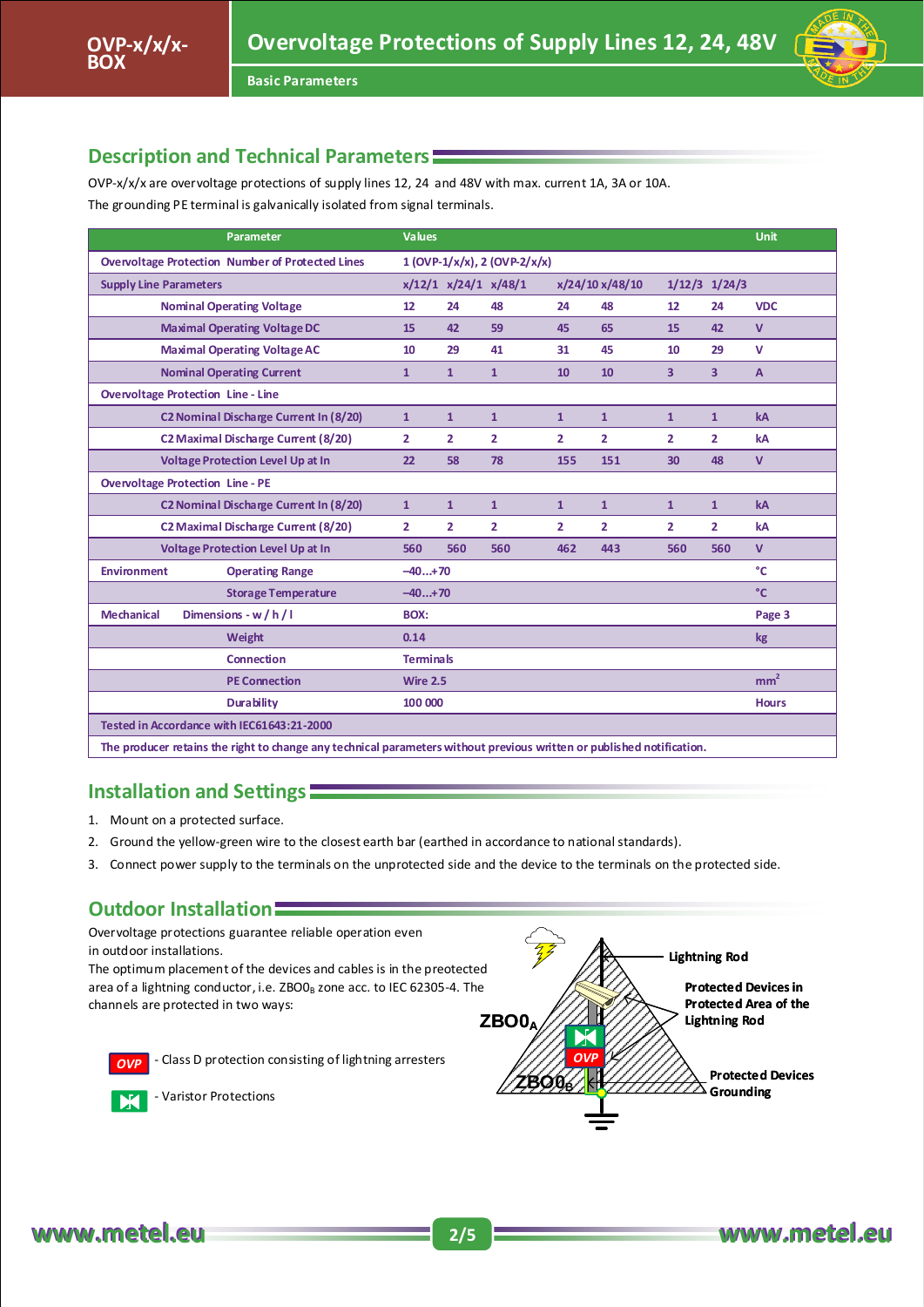



# **Dimensions OVP-BOX**







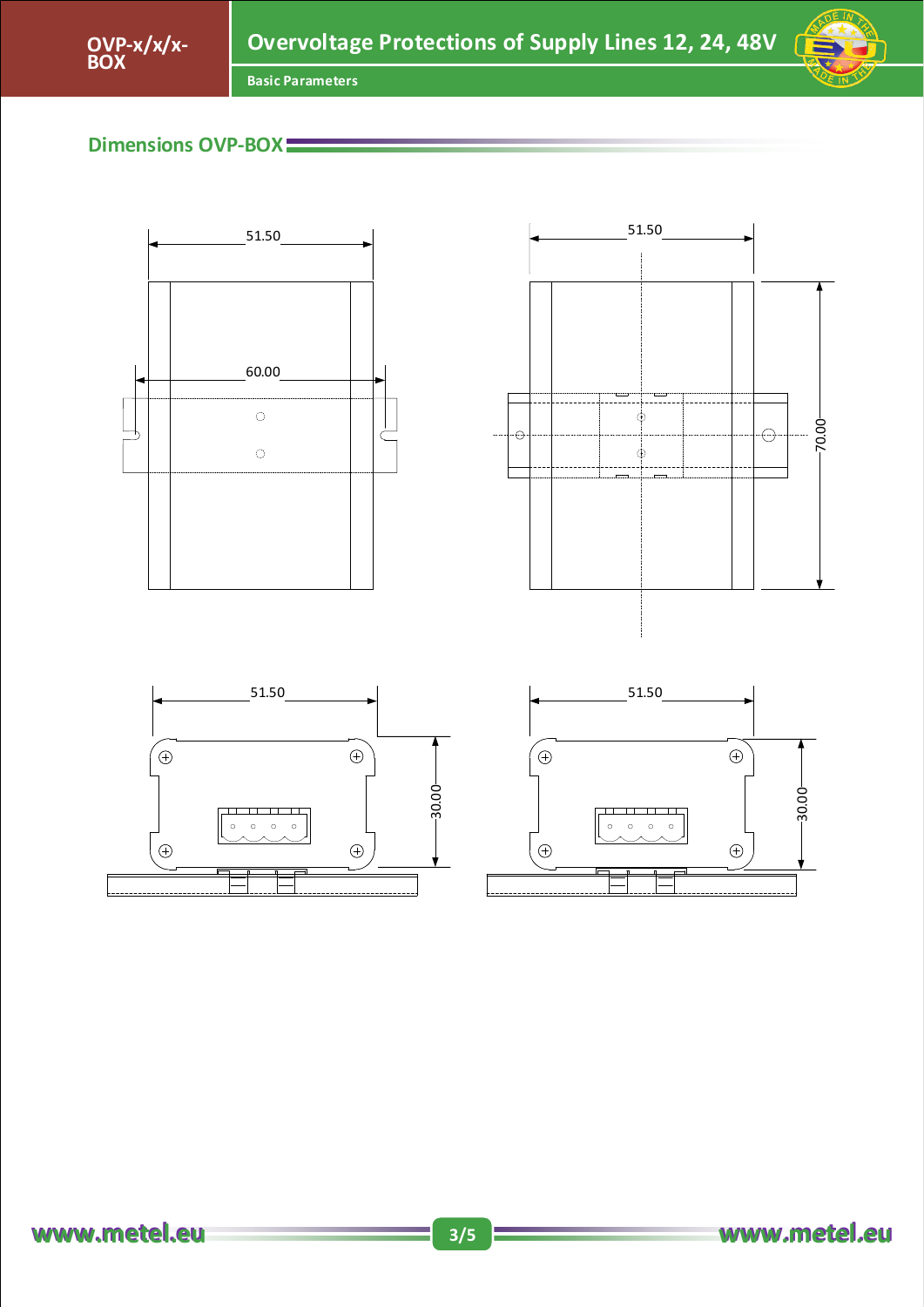

## **Connection OVP-1/x/10-BOX**



Between terminals 1 and 3 or 2 and 4, connect the supply voltage input, where potential overvoltage is possible. Connect the protected device between terminals 1 and 3 or 2 and 4 at the PROTECTED SIDE output.

#### **Note:**

Terminals 1 and 2 are interconnected.

Terminals 3 and 4 are interconnected.

# **Connection OVP-2/x/1-BOX**



CH1 - Channel 1, connect the input of the supply voltage between terminals 1 and 2 where potential overvoltage is possible. Connect the protected device between terminals 1 and 2 at the PROTECTED SIDE output.

CH2 - Channel 2, connect the input of the supply voltage between terminals 3 and 4 where potential overvoltage is possible.

Connect the protected device between terminals 3 and 4 at the PROTECTED SIDE output.

#### **Note:**

The connection of input and output terminals is "equivalent".

#### **Example:**

If you connect a positive voltage to terminal 1, this voltage will be at the terminal 1 protected side.